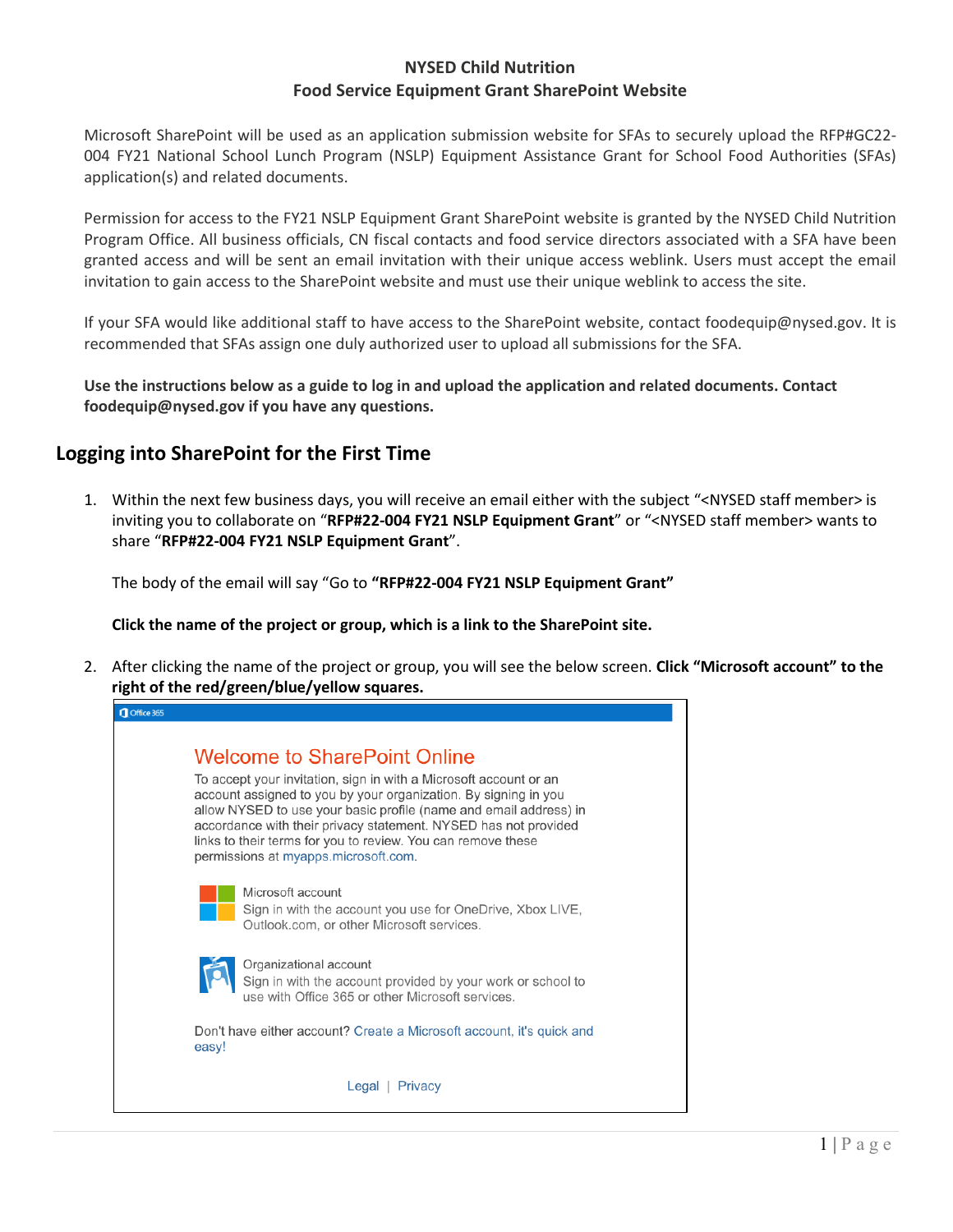- 3. You will be asked to sign in with your email address. **Type your current email address into the field where it says "Email, phone or Skype" in gray text.**
- 4. **Click "Next."**



- 5. You will be asked to enter a password. **Type your password where it says "Password" in gray text.**
	- a. If you forgot your password, click "Forgot password?" and follow the prompts.
	- b. Optionally, you may check the box next to "Keep me signed in."
- 6. **Click "Sign in."**

| <b>Nicrosoft</b>      |         |
|-----------------------|---------|
| $\leftarrow$          |         |
| <b>Enter password</b> |         |
| Password              |         |
| Keep me signed in     |         |
| Forgot password?      |         |
|                       | Sign in |

7. You will be brought to the Administrative Review SharePoint homepage.

## **Uploading the application and related documents to Sharepoint**

- 1. Once you have logged in, you will be brought to the SharePoint homepage.
- 2. Click "SFA Submissions" located in the left panel of this screen
- 3. Click "+ New" and enter the corresponding values into the prompts